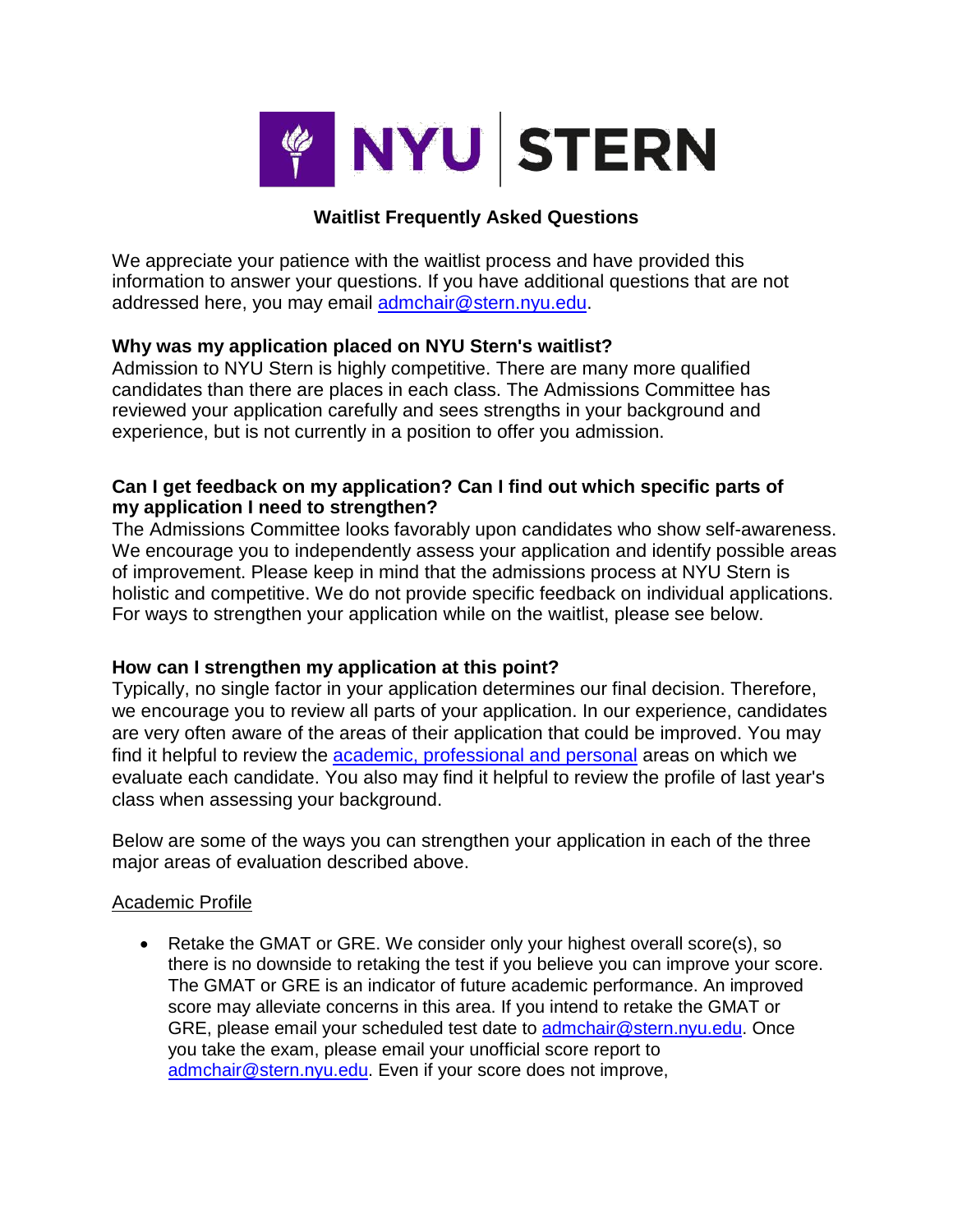please send us the new result. It will signal that you put forth additional effort to improve your application. International applicants may also consider retaking the IELTS or TOEFL.

- Inform us of new, relevant coursework or continuing education classes you are taking. Please provide a scanned or self-reported transcript upon completion of your coursework.
- Provide an explanation of your undergraduate performance (if not already provided).
- Inform us of any new, relevant credentials you have pursued (e.g. CFA, CPA, etc.).

## Professional Achievements

- Provide an updated résumé if you have recently become employed, changed positions or been promoted. Applicants with recent, significant and relevant work experience make excellent contributors in the classroom and tend to fare well in the recruiting process.
- Provide further information regarding your career goals, including your rationale for pursuing the MBA at this time, relevant skills and background, knowledge of the field/industry and/or a plan for your career development (if not already sufficiently explained in Essay #1).

### Personal Characteristics

- Provide a brief essay to demonstrate your continued commitment to attending NYU Stern.
- Inform us of new community involvement or leadership roles.
- Submit a supplemental recommendation letter. Supplemental recommendation letters should be emailed by the author to admchair@stern.nyu.edu to be included with your application.

**New information should be submitted only when it provides a different or updated perspective to the Admissions Committee. Please note that the Admissions Committee reserves the right to make a final decision on your application prior to receiving additional material. Materials received after a final decision has been made will not affect that decision.**

Please upload additional material to the application status page and select "Supplemental Information".

#### **Is the waitlist ranked? How many people are on the waitlist?**

The waitlist is not ranked and the number of applicants on the waitlist varies throughout the admissions cycle. There is no pre-determined number of waitlisted applicants.